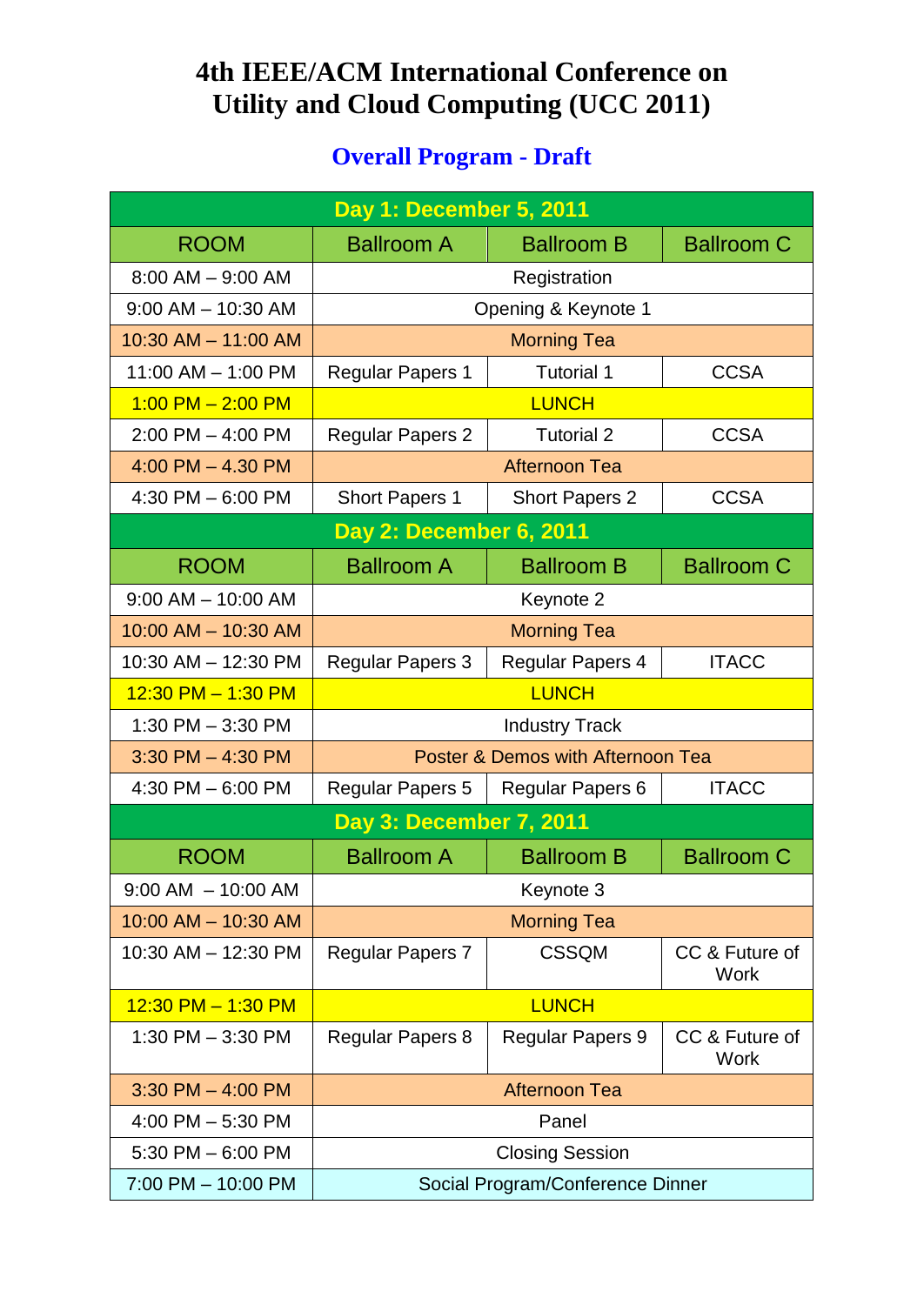| Day 1: December 5, 2011                                                                                                                                                                                                                                        |                                                                                                                                                                                          |                                                                                                                                     |             |
|----------------------------------------------------------------------------------------------------------------------------------------------------------------------------------------------------------------------------------------------------------------|------------------------------------------------------------------------------------------------------------------------------------------------------------------------------------------|-------------------------------------------------------------------------------------------------------------------------------------|-------------|
| $8:00$ AM $-$ 9:00 AM                                                                                                                                                                                                                                          | Registration                                                                                                                                                                             |                                                                                                                                     |             |
| $9:00$ AM $-$ 10:30 AM                                                                                                                                                                                                                                         | <b>Conference Opening</b><br>Keynote 1 - Energy-Efficient Cloud Computing<br>Professor Professor Albert Zomaya, The University of Sydney, Australia                                      |                                                                                                                                     |             |
| 10:30 AM - 11:00 AM                                                                                                                                                                                                                                            | <b>Morning Tea</b>                                                                                                                                                                       |                                                                                                                                     |             |
| $11:00$ AM $- 1:00$ PM                                                                                                                                                                                                                                         | <b>Regular Papers 1</b>                                                                                                                                                                  | <b>Tutorial 1</b>                                                                                                                   | <b>CCSA</b> |
| Venue: Ballroom A                                                                                                                                                                                                                                              |                                                                                                                                                                                          | <b>Regular Papers Session 1: Storage</b>                                                                                            |             |
| $\bullet$<br><b>Tzschichholz</b>                                                                                                                                                                                                                               | Information Dispersion over Redundant Arrays of Optimal Cloud Storage for Desktop Users<br>Josef Spillner, Alexander Schill, Gerd Bombach, Steffen Matthischke, Johannes Müller and Rico |                                                                                                                                     |             |
| $\bullet$                                                                                                                                                                                                                                                      | Placement Matters: Replica Placement in Peer-Assisted Storage Clouds                                                                                                                     |                                                                                                                                     |             |
| Ahmed Ali-Eldin and Sameh El-Ansary                                                                                                                                                                                                                            |                                                                                                                                                                                          |                                                                                                                                     |             |
|                                                                                                                                                                                                                                                                | Galileo: A Framework for Distributed Storage of High-Throughput Data Streams<br>Matthew Malensek, Sangmi Lee Pallickara and Shrideep Pallickara                                          |                                                                                                                                     |             |
| High-speed storage nodes for the cloud<br>٠<br>Nigel Edwards, Mark Watkins, Matt Gates, Alistair Coles, Eric Deliot, Aled Edwards, Anna Fischer,<br>Patrick Goldsack, Tom Hancock, Donagh McCabe, Tim Reddin, JP Sullivan, Peter Toft, and<br>Lawrence Wilcock |                                                                                                                                                                                          |                                                                                                                                     |             |
| Venue: Ballroom B                                                                                                                                                                                                                                              |                                                                                                                                                                                          | Tutorial 1: Turning Ideas Into Results: Practical Use Of AWS - Amazon                                                               |             |
|                                                                                                                                                                                                                                                                |                                                                                                                                                                                          | <b>Web Services</b>                                                                                                                 |             |
| Venue: Ballroom C                                                                                                                                                                                                                                              |                                                                                                                                                                                          | Simon Elisha, Principal Solution Architect, Amazon Web Services<br>Cloud Computing and Scientific Applications Workshop (Session 1) |             |
|                                                                                                                                                                                                                                                                |                                                                                                                                                                                          |                                                                                                                                     |             |
| $\bullet$                                                                                                                                                                                                                                                      | Resiliency Principles for Emergency Management Systems (Keynote talk)                                                                                                                    |                                                                                                                                     |             |
| ٠<br>(SCaaS)                                                                                                                                                                                                                                                   | Dr. Jürg von Känel (Senior Research Manager, IBM Research & Development Australia)<br>Implementation and Usability Evaluation of a Cloud Platform for Scientific Computing as a Service  |                                                                                                                                     |             |
|                                                                                                                                                                                                                                                                | Prasad Saripalli, Curt Oldenburg, Ben Walters and N. Radheshyam                                                                                                                          |                                                                                                                                     |             |
|                                                                                                                                                                                                                                                                | Data Transfer Performance of Web Service Workflows in the Cloud Environment                                                                                                              |                                                                                                                                     |             |
| Donglai Zhang, Paul Coddington and Andrew Wendelborn                                                                                                                                                                                                           |                                                                                                                                                                                          |                                                                                                                                     |             |
| Light-weight Cloud Job Management System for Data Intensive Science<br>$\bullet$<br>Haehyun Kim and Jaegyoon Hahm                                                                                                                                              |                                                                                                                                                                                          |                                                                                                                                     |             |
| $1:00$ PM $- 2:00$ PM                                                                                                                                                                                                                                          |                                                                                                                                                                                          | <b>LUNCH</b>                                                                                                                        |             |
| $2:00$ PM $-$ 4:00 PM                                                                                                                                                                                                                                          | <b>Regular Papers 2</b>                                                                                                                                                                  | <b>Tutorial 2</b>                                                                                                                   | <b>CCSA</b> |
| Venue: Ballroom A                                                                                                                                                                                                                                              |                                                                                                                                                                                          | Regular Papers Session 2: Data Processing Systems and Security in the<br>Cloud                                                      |             |
| <b>Systems</b>                                                                                                                                                                                                                                                 | On the Performance of Distributed Clustering Algorithms in File and Streaming Processing                                                                                                 |                                                                                                                                     |             |
| Kathleen Ericson and Shrideep Pallickara                                                                                                                                                                                                                       |                                                                                                                                                                                          |                                                                                                                                     |             |
| • An Efficient Cross-Match Implementation based on Directed Join Algorithm in MapReduce                                                                                                                                                                        |                                                                                                                                                                                          |                                                                                                                                     |             |
| Mi Cuncang, Chen Qian and Liu Taoying                                                                                                                                                                                                                          |                                                                                                                                                                                          |                                                                                                                                     |             |
| EDoS-Shield - A Two-Steps Mitigation Technique against EDoS Attacks in Cloud Computing<br>$\bullet$<br>Mohammed H. Sqalli, Fahd Al-Haidari and Khaled Salah                                                                                                    |                                                                                                                                                                                          |                                                                                                                                     |             |
|                                                                                                                                                                                                                                                                | • TVDSEC: Trusted Virtual Domains Security                                                                                                                                               |                                                                                                                                     |             |

Π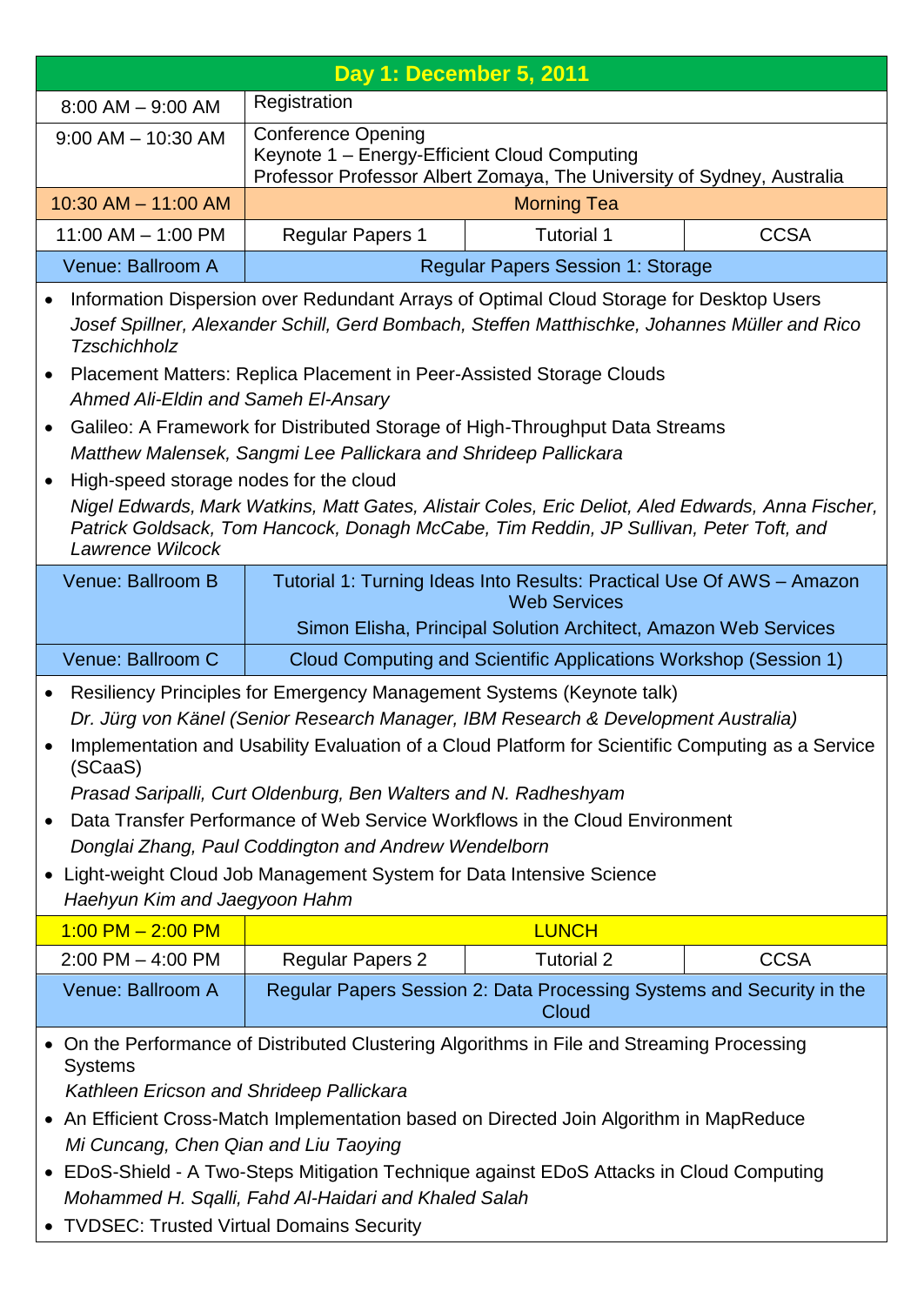| Udaya Tupakula and Vijay Varadharajan                                                                                                                                                                                                                                                                                                                                                                                                                                                                                                                                                                                                      |                                                              |                                                                  |             |
|--------------------------------------------------------------------------------------------------------------------------------------------------------------------------------------------------------------------------------------------------------------------------------------------------------------------------------------------------------------------------------------------------------------------------------------------------------------------------------------------------------------------------------------------------------------------------------------------------------------------------------------------|--------------------------------------------------------------|------------------------------------------------------------------|-------------|
| Venue: Ballroom B                                                                                                                                                                                                                                                                                                                                                                                                                                                                                                                                                                                                                          | Tutorial 2: Scaling Web Applications using Google App Engine |                                                                  |             |
|                                                                                                                                                                                                                                                                                                                                                                                                                                                                                                                                                                                                                                            |                                                              | Brian Quinlan, Software Engineer, Google                         |             |
| Venue: Ballroom C                                                                                                                                                                                                                                                                                                                                                                                                                                                                                                                                                                                                                          |                                                              |                                                                  |             |
| Cloud Computing and Scientific Applications Workshop (Session 2)<br>Issues and Challenges in Cloud Storage Services (Keynote talk)<br>Dr. Surya Nepal (Principal Research Scientist, CSIRO ICT Centre, Australia)<br>• Participatory Cyber Physical System in Public Transport Application<br>John Kah Soon Lau, Chen-Khong Tham and Tie Luo<br>• Extending HTTP Models to Web 2.0 Applications: the case of Social Networks<br>Luca Caviglione<br>• Simplifying MapReduce Data Processing<br>Jin-Ming Shih, Chih-Shan Liao and Ruay-Shiung Chang<br>• Secure Desktop Cloud for Gravitational Wave Detection<br>Linging Wen (Invited talk) |                                                              |                                                                  |             |
| $4:00$ PM $- 4:30$ PM                                                                                                                                                                                                                                                                                                                                                                                                                                                                                                                                                                                                                      |                                                              | <b>Afternoon Tea</b>                                             |             |
| $4:30$ PM $-6:00$ PM                                                                                                                                                                                                                                                                                                                                                                                                                                                                                                                                                                                                                       | <b>Short Papers 1</b>                                        | <b>Short Papers 2</b>                                            | <b>CCSA</b> |
| Venue: Ballroom A                                                                                                                                                                                                                                                                                                                                                                                                                                                                                                                                                                                                                          |                                                              | <b>Short Papers Session 1</b>                                    |             |
| • Measurement for Improving the Design of Commodity Archival Storage Tiers<br>Dongjin Lee, Michael O'Sullivan and Cameron Walker<br>• Dynamic Mobile Cloud Computing: Ad Hoc and Opportunistic Job Sharing<br>Niroshinie Fernando, Seng Loke and Wenny Rahayu<br>• Practical Considerations in Cloud Utilization for the Science Gateway nanoHUB.org<br>Lynn Zentner, Steven Clark, Preston Smith, Swaroop Shivarajapura, Victoria Farnsworth, Krishna<br><b>Madhavan and Gerhard Klimeck</b><br>• Monte Carlo linear system solver using MapReduce<br>Pelle Jakovits, Ilja Kromonov, and Satish Narayana Srirama                          |                                                              |                                                                  |             |
| Venue: Ballroom B                                                                                                                                                                                                                                                                                                                                                                                                                                                                                                                                                                                                                          |                                                              | <b>Short Papers Session 2</b>                                    |             |
| • Test Reconfiguration for Service Oriented Applications<br>Mark B Cooray, James H Hamlyn-Haris and Robert G Merkel<br>• An Extensible Cloud Platform Inspired by Operating Systems<br>Akiyoshi Sugiki and Kazuhiko Kato<br>• Economic Perspectives of Cloud Computing<br>Zhongliu Xie<br>• Integrity Based Intrusion Detection System for Enterprise and Cloud Environments<br>Ferrol Aderholdt, Sheikh Ghafoor, Ambareen Siraj and Stephen Scott                                                                                                                                                                                         |                                                              |                                                                  |             |
| Venue: Ballroom C                                                                                                                                                                                                                                                                                                                                                                                                                                                                                                                                                                                                                          |                                                              | Cloud Computing and Scientific Applications Workshop (Session 3) |             |
| • FairCPU: Architecture for Allocation of Virtual Machines Using Processing Features<br>Emanuel Coutinho, Paulo Rego, Danielo Gomes and Jose De Souza<br>• Applications of Heterogeneous Computing in Computational and Simulation Science<br>Luke Domanski, Tomasz Bednarz, Tim Gureyev, Lawrance Murray, Emma Huang and John Taylor<br>• CLEVER: a Cloud Cross-Computing Platform leveraging GRID resources<br>Massimo Villari, Francesco Tusa, Antonio Puliafito and Maurizio Paone                                                                                                                                                     |                                                              |                                                                  |             |
| • Listening for thunder beyond the clouds: using the grid to analyse gravitational wave data<br>Ra Inta(Invited talk)                                                                                                                                                                                                                                                                                                                                                                                                                                                                                                                      |                                                              |                                                                  |             |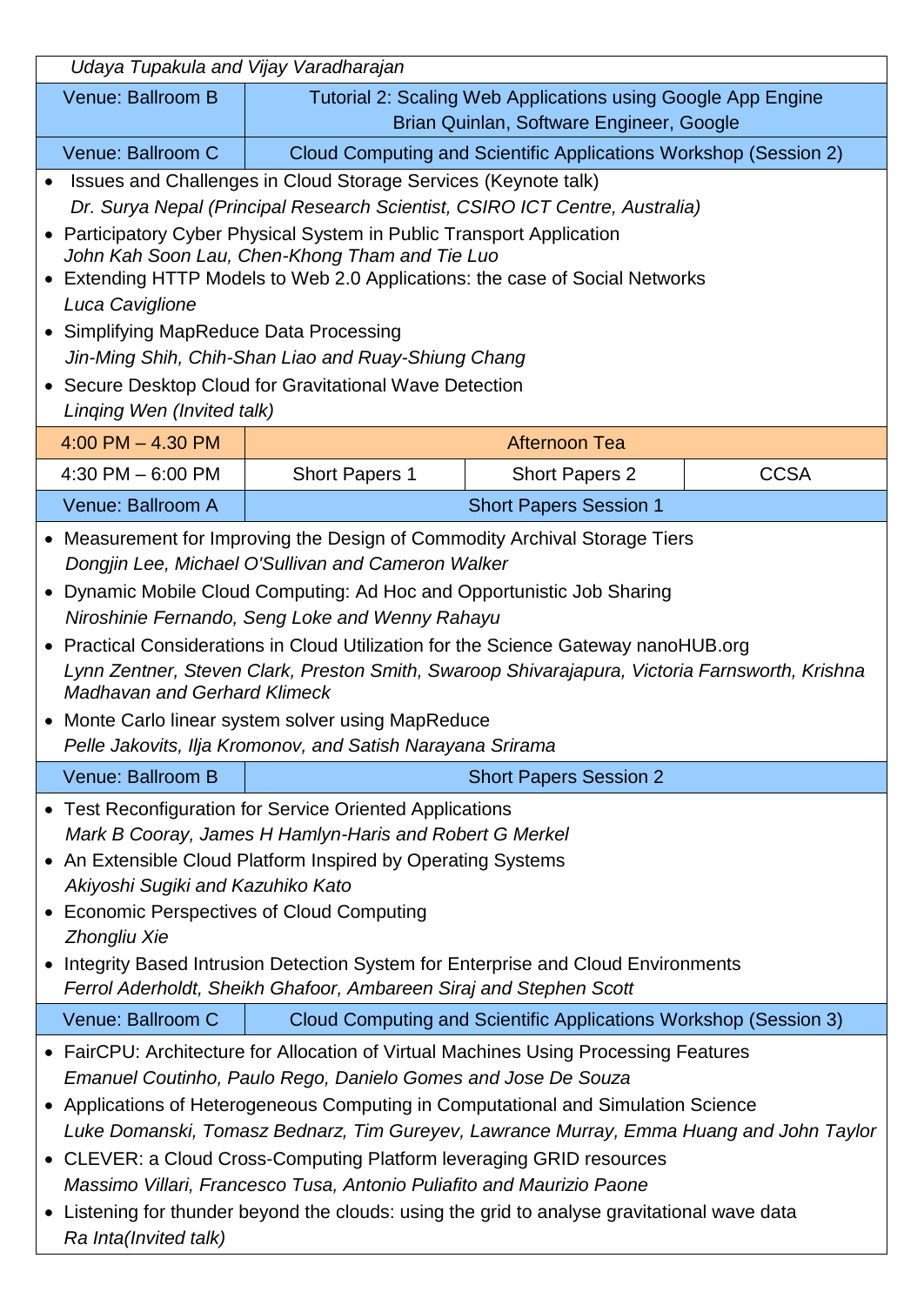| <b>Day 2: December 6, 2011</b>                                                                                                                                                                                                                                                                                                                                                                                                                                                                                                                                                 |                                                                                                        |                                                                                                                                                                                                                                                                        |              |
|--------------------------------------------------------------------------------------------------------------------------------------------------------------------------------------------------------------------------------------------------------------------------------------------------------------------------------------------------------------------------------------------------------------------------------------------------------------------------------------------------------------------------------------------------------------------------------|--------------------------------------------------------------------------------------------------------|------------------------------------------------------------------------------------------------------------------------------------------------------------------------------------------------------------------------------------------------------------------------|--------------|
| $9:00$ AM $-$ 10:00 AM<br>Keynote 2 – Can Clouds Transform Science? Exploring the Role of Clouds<br>in Computational and Data-enabled Science and Engineering<br>Professor Manish Parashar, Rutgers: The State University of New Jersey,<br><b>USA</b>                                                                                                                                                                                                                                                                                                                         |                                                                                                        |                                                                                                                                                                                                                                                                        |              |
| 10:00 AM - 10:30 AM<br><b>Morning Tea</b>                                                                                                                                                                                                                                                                                                                                                                                                                                                                                                                                      |                                                                                                        |                                                                                                                                                                                                                                                                        |              |
| 10:30 AM - 12:30 PM                                                                                                                                                                                                                                                                                                                                                                                                                                                                                                                                                            | <b>Regular Papers 3</b>                                                                                | Regular Papers 4                                                                                                                                                                                                                                                       | <b>ITACC</b> |
| Venue: Ballroom A                                                                                                                                                                                                                                                                                                                                                                                                                                                                                                                                                              |                                                                                                        | <b>Regular Papers Session 3: Virtual Machines I</b>                                                                                                                                                                                                                    |              |
| Defeating Network Jitter for Virtual Machines<br>Luwei Cheng, Cho-Li Wang, and Sheng Di<br>Utilizing Memory Content Similarity for Improving the Performance of Replicated Virtual Machines<br>$\bullet$<br>Balazs Gerofi, Zoltan Vass and Yutaka Ishikawa<br>Energy-efficient Virtual Machine Provision Algorithms for Cloud Systems<br>$\bullet$<br>Ching-Chi Lin, Pangfeng Liu and Jan-Jan Wu<br>Efficiency Assessment of Parallel Workloads on Virtualized Resources<br>Javier Delgado, Liana Fong, Yanbin Liu, Norman Bobroff, Seetharami Seelam and S. Masoud<br>Sadjadi |                                                                                                        |                                                                                                                                                                                                                                                                        |              |
| Venue: Ballroom B                                                                                                                                                                                                                                                                                                                                                                                                                                                                                                                                                              |                                                                                                        | Regular Papers Session 4: Clouds and Scientific applications                                                                                                                                                                                                           |              |
| • Portable Parallel Programming on Cloud and HPC: Scientific Applications of Twister4Azure<br>Thilina Gunarathne, Bingjing Zhang, Tak-Lon Wu, and Judy Qiu<br>• NetworkCloudSim: Modelling Parallel Applications in Cloud Simulations<br>Saurabh Kumar Garg and Rajkumar Buyya<br>• Coasters: uniform resource provisioning and access for scientific computing on clouds and grids<br>Mihael Hategan, Justin Wozniak and Ketan Maheshwari<br>• The Cloud@Home Resource Management System<br>Salvatore Distefano, Antonio Puliafito and Maria Fazio                            |                                                                                                        |                                                                                                                                                                                                                                                                        |              |
| Venue: Ballroom C                                                                                                                                                                                                                                                                                                                                                                                                                                                                                                                                                              |                                                                                                        | Intelligent Techniques and Architectures for Autonomic Clouds Workshop<br>(Session 1)                                                                                                                                                                                  |              |
| • Load Prediction and Hot Spot Detection Models for Autonomic Cloud Computing<br>Prasad Saripalli, Gvr Kiran Kiran, Ravi Shankar, Harish Narware and Nitin Bindal<br>• Towards Context Caches in the Clouds<br>Saad Liaquat Kiani, Ashiq Anjum, Kamran Munir, Richard McClatchey, and Nick Antonopoulos<br>• A Dynamic VPN Architecture for Private Cloud Computing<br>Wen-Hwa Liao and Shuo-Chun Su<br>• An Architecture for Integrated Intelligence in Urban Management using Cloud Computing<br>Zaheer Khan, David Ludlow, Richard McClatchey, and Ashiq Anjum              |                                                                                                        |                                                                                                                                                                                                                                                                        |              |
| $12:30$ PM $- 1:30$ PM                                                                                                                                                                                                                                                                                                                                                                                                                                                                                                                                                         |                                                                                                        | <b>LUNCH</b>                                                                                                                                                                                                                                                           |              |
| 1:30 PM $-$ 3:30 PM                                                                                                                                                                                                                                                                                                                                                                                                                                                                                                                                                            | <b>Industry Track</b><br>• Open Internet of Things (OpenIoT)<br>Laboratory CSIRO ICT Centre, Australia | • Emerging Network Architectures for Cloud Computing<br>Geng Lin, Chief Technology Officer, Networking Business, Dell Inc.<br>Dr. Dimitrios Georgakopoulos, Director, Information Engineering<br>• Capabilities at Your Fingertips: An Overview of Innovation at AWS - |              |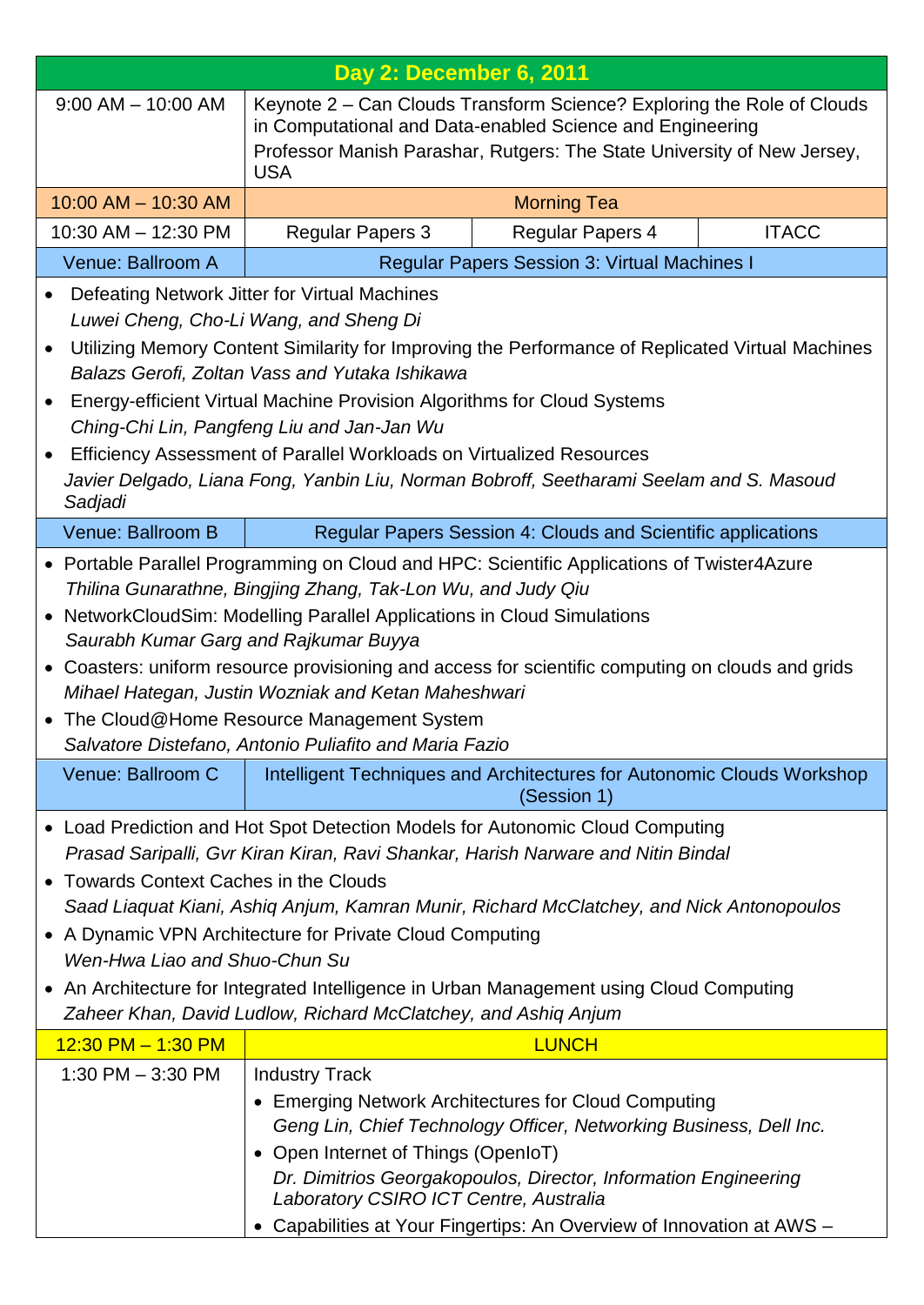|                        |                                                                                                                                                                                                                                                                                                                                                                                                                                                                                                                                                                                                                                                                                                                                                                                                                                                                                                                                                                                                 | <b>Amazon Web Services</b><br>Simon Elisha, Principal Solution Architect, Amazon Web Services<br>• Fujitsu's Efforts in Cloud Computing<br>Bala Varadarajan, Managing Director, Fujitsu Australia Software<br>Technology |  |
|------------------------|-------------------------------------------------------------------------------------------------------------------------------------------------------------------------------------------------------------------------------------------------------------------------------------------------------------------------------------------------------------------------------------------------------------------------------------------------------------------------------------------------------------------------------------------------------------------------------------------------------------------------------------------------------------------------------------------------------------------------------------------------------------------------------------------------------------------------------------------------------------------------------------------------------------------------------------------------------------------------------------------------|--------------------------------------------------------------------------------------------------------------------------------------------------------------------------------------------------------------------------|--|
|                        | $3:30$ PM $-$ 4:30 PM                                                                                                                                                                                                                                                                                                                                                                                                                                                                                                                                                                                                                                                                                                                                                                                                                                                                                                                                                                           | Poster & Demos with Afternoon Tea                                                                                                                                                                                        |  |
| $\bullet$<br>$\bullet$ | • Private Table Database Virtualization for DBaaS<br><b>Tim Kiefer and Wolfgang Lehner</b><br><b>Towards Open-Source Cloudware</b><br>Dana Petcu, Marc Frincu, Ciprian Dorin Crăciun, Silviu Panica, Marian Neagul and Georgiana<br>Macariu<br>• Ezilla Toolkit - One Click to Build Private Cloud Easily<br>Yi-Lun Pan, Chang-Hsing Wu, Hsi-En Yu, Hui-Shan Chen, and Weicheng Huang<br>• A Secure Storage Service in the Hybrid Cloud<br>Surya Nepal, Carsten Friedrich, Leakha Henry and Shiping Chen<br>• MeDiCi-Cloud: A Workflow Infrastructure for Large-scale Scientific Applications<br>Jian Yin, Guang Lin, Ian Gorton, and Binh Han<br>• A Decision Framework for Discovery and Integration of Cloud Services (Web Poster)<br>Amirreza Tahamtan, Amin Anjomshoaa, S. Amir Beheshti, A Min Tjoa<br>DCC: Data Centric Compute Resource at the NCI-NF (Web Poster)<br>Jie Cai, Muhammad Atif, Michael Chapman, Joseph Antony, David Singleton, Ben Evans, and<br><b>Peter Strazdins</b> |                                                                                                                                                                                                                          |  |
|                        | $4:30$ PM $-6:00$ PM                                                                                                                                                                                                                                                                                                                                                                                                                                                                                                                                                                                                                                                                                                                                                                                                                                                                                                                                                                            | <b>ITACC</b><br><b>Regular Papers 5</b><br><b>Regular Papers 6</b>                                                                                                                                                       |  |
|                        | Venue: Ballroom A                                                                                                                                                                                                                                                                                                                                                                                                                                                                                                                                                                                                                                                                                                                                                                                                                                                                                                                                                                               | <b>Regular Papers Session 5: Virtual Machines II</b>                                                                                                                                                                     |  |
|                        | • Impact of Cloud Computing Virtualization Strategies on Workloads' Performance<br>Qingling Wang and Carlos Varela<br>Towards Profitable Virtual Machine Placement in the Data Center<br>Weiming Shi and Bo Hong<br>• Using Lightweight Virtual Machines to Run High Performance Computing Applications: The Case<br>of the Weather Research and Forecasting Model<br>Hector Duran-Limon, Nikos Nikos Parlavantzas, Ming Zhao, Luis Silva-Bañuelos and Victor Tellez-<br>Valdez                                                                                                                                                                                                                                                                                                                                                                                                                                                                                                                 |                                                                                                                                                                                                                          |  |
|                        | Venue: Ballroom B                                                                                                                                                                                                                                                                                                                                                                                                                                                                                                                                                                                                                                                                                                                                                                                                                                                                                                                                                                               | Regular Papers Session 6: Scheduling and load balancing I                                                                                                                                                                |  |
|                        | • Server Consolidation Algorithms with Bounded Migration Cost and Performance Guarantees in<br><b>Cloud Computing</b><br>Yufan Ho, Pangfeng Liu and Jan-Jan Wu<br>• Characterizing e-science file access behavior via latent Dirichlet allocation<br>Yusik Kim and Cécile Germain-Renaud<br>• Automated Configuration of Legacy Applications in the Cloud<br>Xavier Etchevers, Thierry Coupaye, Fabienne Boyer, Noël De Palma and Gwen Salaün<br>Venue: Ballroom C<br>Intelligent Techniques and Architectures for Autonomic Clouds Workshop                                                                                                                                                                                                                                                                                                                                                                                                                                                    |                                                                                                                                                                                                                          |  |
|                        |                                                                                                                                                                                                                                                                                                                                                                                                                                                                                                                                                                                                                                                                                                                                                                                                                                                                                                                                                                                                 | (Session 2)                                                                                                                                                                                                              |  |
|                        | • Distributed Green Compiler                                                                                                                                                                                                                                                                                                                                                                                                                                                                                                                                                                                                                                                                                                                                                                                                                                                                                                                                                                    | Faiza Fakhar, Raihan Ur Rasool and Owais Malik<br>• Dot-base62x: A Compact Textual Representation of IPv6 Address for Clouds                                                                                             |  |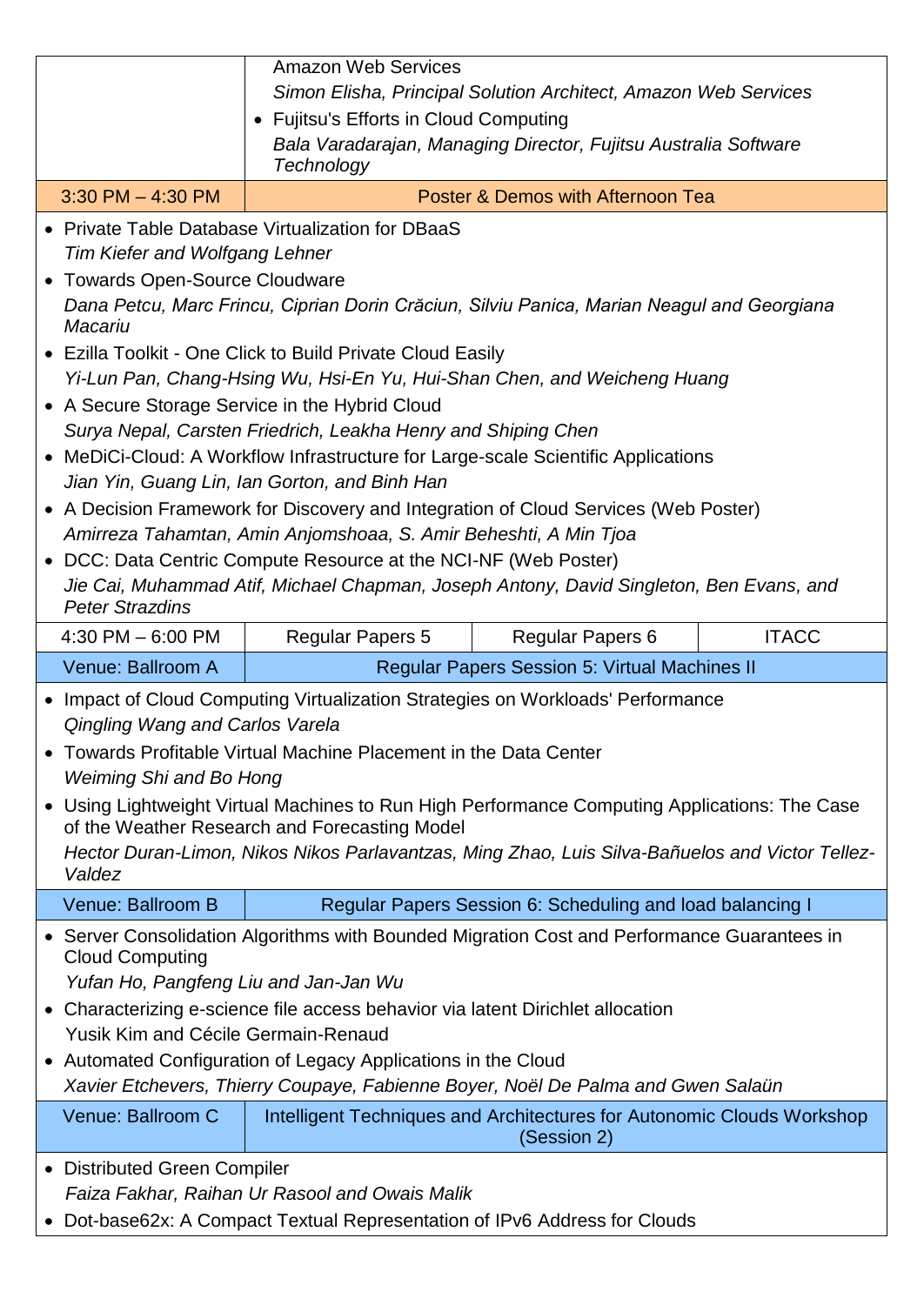*Zhenxing Liu, Lu Liu, James Hardy, Ashiq Anjum, Richard Hill, and Nick Antonopoulos*

 Reliability Measurement of Web 2.0 based Cloud Applications *Zia Ul Qamar, Raihan Ur Rasool, Hammad Majeed, Imdad Ullah, Saeed Afzal, Bilal Ali, Hafiz Farooq Ahmad, and Sidrah Inayat*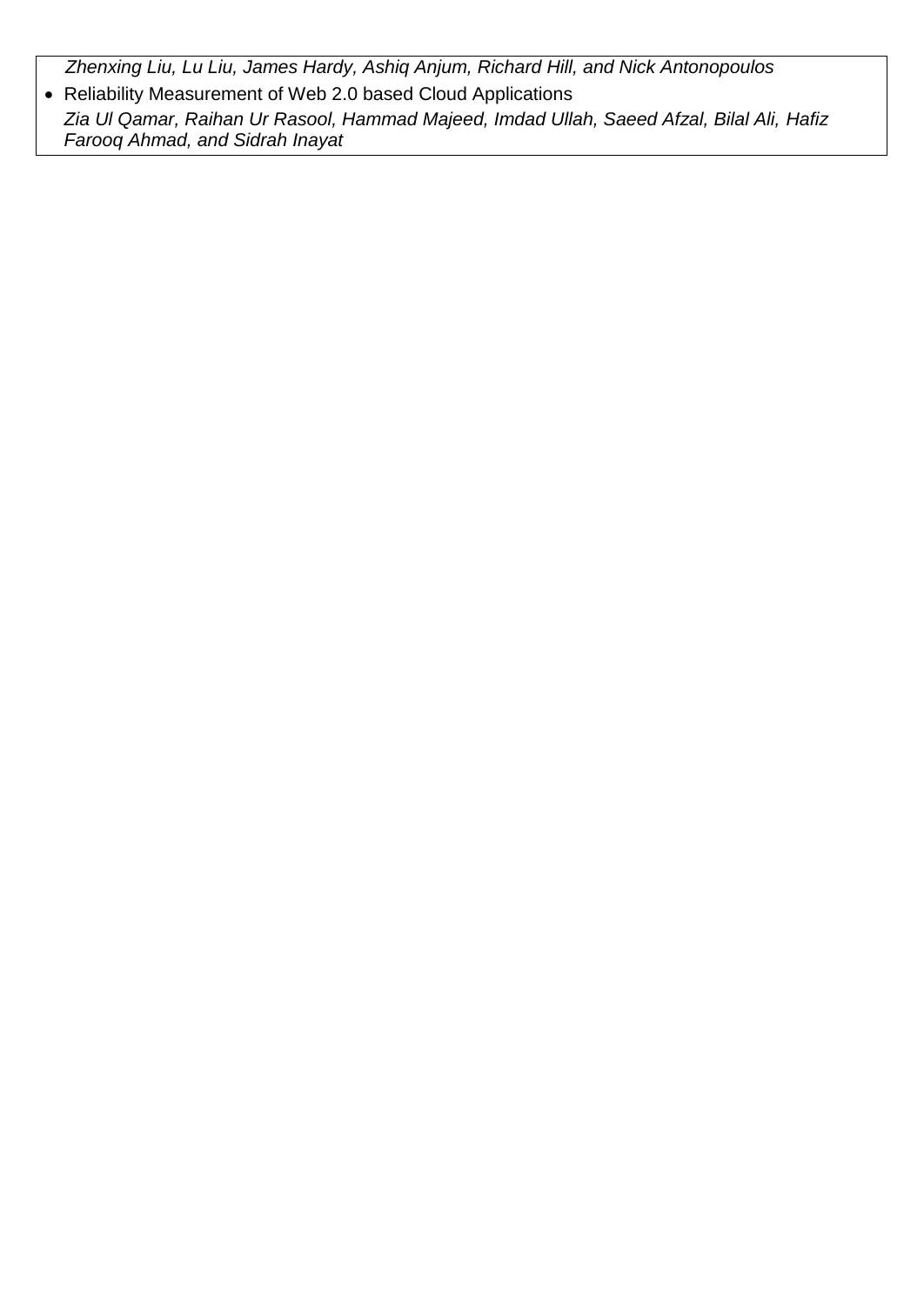| Day 3: December 7, 2011                                                                                                                                                                                                                                                                                                                                                                                                                                                                                                                                                                                     |                                                                                                                                                                                  |                                                                                                            |                                       |
|-------------------------------------------------------------------------------------------------------------------------------------------------------------------------------------------------------------------------------------------------------------------------------------------------------------------------------------------------------------------------------------------------------------------------------------------------------------------------------------------------------------------------------------------------------------------------------------------------------------|----------------------------------------------------------------------------------------------------------------------------------------------------------------------------------|------------------------------------------------------------------------------------------------------------|---------------------------------------|
| $9:00$ AM $-10:00$ AM                                                                                                                                                                                                                                                                                                                                                                                                                                                                                                                                                                                       | Keynote 3 – HPC in the Cloud: use cases from research and industry<br>Dr. Wolfgang Gentzsch, DEISA (Distributed European Initiative for<br>Supercomputing Applications), Germany |                                                                                                            |                                       |
| $10:00$ AM $- 10:30$ AM                                                                                                                                                                                                                                                                                                                                                                                                                                                                                                                                                                                     | <b>Morning Tea</b>                                                                                                                                                               |                                                                                                            |                                       |
| 10:30 AM - 12:30 PM                                                                                                                                                                                                                                                                                                                                                                                                                                                                                                                                                                                         | <b>Regular Papers 7</b><br><b>CSSQM</b><br>Cloud computing<br>and future of work                                                                                                 |                                                                                                            |                                       |
| Venue: Ballroom A                                                                                                                                                                                                                                                                                                                                                                                                                                                                                                                                                                                           |                                                                                                                                                                                  | Regular Papers Session 7: Management of Cloud resources: Spot<br><b>Instances, SLAs and Marketplaces I</b> |                                       |
| • Dynamic Resource Allocation for Spot Markets in Cloud Computing Environments<br>Qi Zhang, Quanyan Zhu and Raouf Boutaba<br>• An Autonomic Open Marketplace for Inter-Cloud Service Management<br>Haydn Mearns, John Leaney, Artem Parakhine, John Debenham and Dominique Verchere<br>• A Marketplace to Rule Them All - Combining WS-Agreement, Service Negotiation Protocols and<br><b>Heterogeneous Services</b><br>Ralph Vigne, Juergen Mangler and Erich Schikuta<br>• Pricing Mechanisms for Cloud Services: Status Quo and Future Models<br>Florian Muhss, Robert Neumann and Andreas Schmietendorf |                                                                                                                                                                                  |                                                                                                            |                                       |
| Venue: Ballroom B                                                                                                                                                                                                                                                                                                                                                                                                                                                                                                                                                                                           |                                                                                                                                                                                  | <b>Cloud Service Security and Quality Management Workshop</b>                                              |                                       |
| Verification of Data Location in Cloud Networking<br>Thorsten Ries, Volker Fusenig, Christian Vilbois and Thomas Engel<br>Verifying Digital Provenance in Web Services<br>Ben Palmer, Kris Bubendorfer and Ian Welch<br>Performance Management for the Dynamic Storage Tiering by Virtual Volume Clustering<br>Hironori Emaru and Yoshiaki Takai<br><b>SLA-based Content Delivery in multi-CDNs</b><br>Nadia Ranaldo and Eugenio Zimeo                                                                                                                                                                      |                                                                                                                                                                                  |                                                                                                            |                                       |
| Venue: Ballroom C                                                                                                                                                                                                                                                                                                                                                                                                                                                                                                                                                                                           |                                                                                                                                                                                  | Cloud Computing & Future of Work Workshop (Session 1)                                                      |                                       |
| Future of Pharmacy, Health & Wellness (Keynote Talk)<br>Manish Mathur (Senior Director of Architecture, Walgreens Pharmacy Health and Wellness)<br>Effective Migration of Enterprise Applications in Multicore Cloud<br>Suresh Venugopal, Karthikeyan Ganesan and Sravan Desikan                                                                                                                                                                                                                                                                                                                            |                                                                                                                                                                                  |                                                                                                            |                                       |
| $12:30$ PM $-1:30$ PM                                                                                                                                                                                                                                                                                                                                                                                                                                                                                                                                                                                       |                                                                                                                                                                                  | <b>LUNCH</b>                                                                                               |                                       |
| 1:30 AM $-$ 3:30 PM                                                                                                                                                                                                                                                                                                                                                                                                                                                                                                                                                                                         | <b>Regular Papers 8</b>                                                                                                                                                          | <b>Regular Papers 9</b>                                                                                    | Cloud computing<br>and future of work |
| Venue: Ballroom A                                                                                                                                                                                                                                                                                                                                                                                                                                                                                                                                                                                           |                                                                                                                                                                                  | Regular Papers Session 8: Management of Cloud resources: Spot<br>Instances, SLAs and Marketplaces II       |                                       |
| • SMICloud: A Framework for Comparing and Ranking Cloud Services<br>Saurabh Kumar Garg, Steve Versteeg, and Rajkumar Buyya<br>Statistical Modeling of Spot Instance Prices in Public Cloud Environments<br>$\bullet$<br>Bahman Javadi, Ruppa Thulasiram and Rajkumar Buyya<br>Cost-Efficient Utilization of Public SLA Templates in Autonomic Cloud Markets<br>$\bullet$<br>Ivan Breskovic, Michael Maurer, Vincent Chimaobi Emeakaroha, Ivona Brandic and Schahram                                                                                                                                         |                                                                                                                                                                                  |                                                                                                            |                                       |